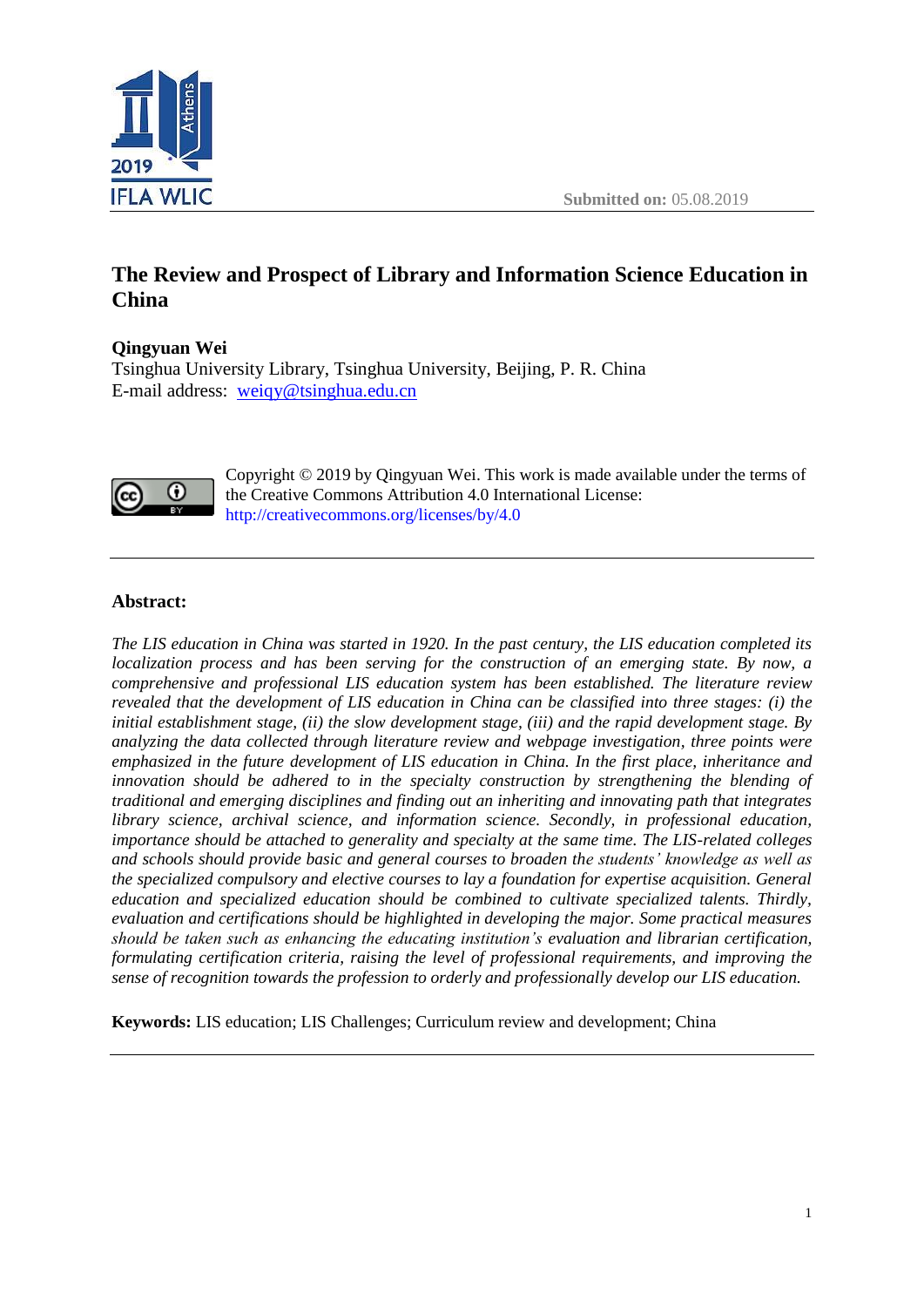# **1 Introduction**

The modern library science education arose from Europe in the first half of the 19th century. In 1887, the first standard library science education institution, namely the School of Library Economy at Columbia, was founded in America by Melvil Dewey. He believed that being a librarian is a specialized job and that librarians needed specialized education in order to be more competent for the job. The establishment of the American library school is an epochmaking milestone in the modern LIS education history, not only in the US, but also in the whole world (Xiao, Yang, & Qi, 2018).

Deeply influenced by the US, the modern LIS education in China can be traced back to the Republic of China era. The library department of Boone University in Wuchang founded in 1920 by a friendly American personnel to China, Mary Elizabeth Wood, is the first specialized library science education institution within the country (Peng, 2015). The early Chinese library scientists not only learnt the concepts and contents of LIS education in America but also successfully completed a localized transformation and established a complete LIS education system (Yu, 2019).

In recent years, with the advent of digitization and network integration, the traditional LIS education is facing a severe challenge. For instance, iSchool movement promotes an interdisciplinary approach to harnessing the power of information and technology, and maximizing the potential of humans. Those Chinese scholars agreeing with ideas of iSchools believe that the variety of courses available in iSchools do extend the employment channels of students, enhance students' will to study LIS, and seize more funds, which should be considered as a direction for LIS development in the future (Zeng, 2018; Zhou & Zhang, 2012). However not all scholars agree with the idea of iSchools. Disapprovers believe too many information technology-oriented courses in iSchools ignore basics of LIS. iSchools weakens the general perception towards the term "library", and there is an apparent inclination to deviate from traditional concept of "library", which should be cautioned against (Xiao, Li, & Liu, 2017; Yu & Liang, 2017).

The issues described above are quite thought-provoking. How to solve the problems encountered by LIS education? How should the LIS education develop in the future? On the basis of reviewing the development course of LIS in China over the past century, this paper attempted to discuss its development trend in the future.

# **2 Research Methods**

This study used literature review and webpage investigation for the purpose of data collection. The webpages come from the key library colleges and departments in Chinese universities. By analyzing, investigating, and summarizing the history and status quo of LIS education in China over the past century, the retrospect and prospect of LIS professional education in China were presented.

# **3 The Development Course of LIS Education in China**

Ever since the establishment of the first library school in 1920, the development of LIS education in China over the past century has experienced the following three stages.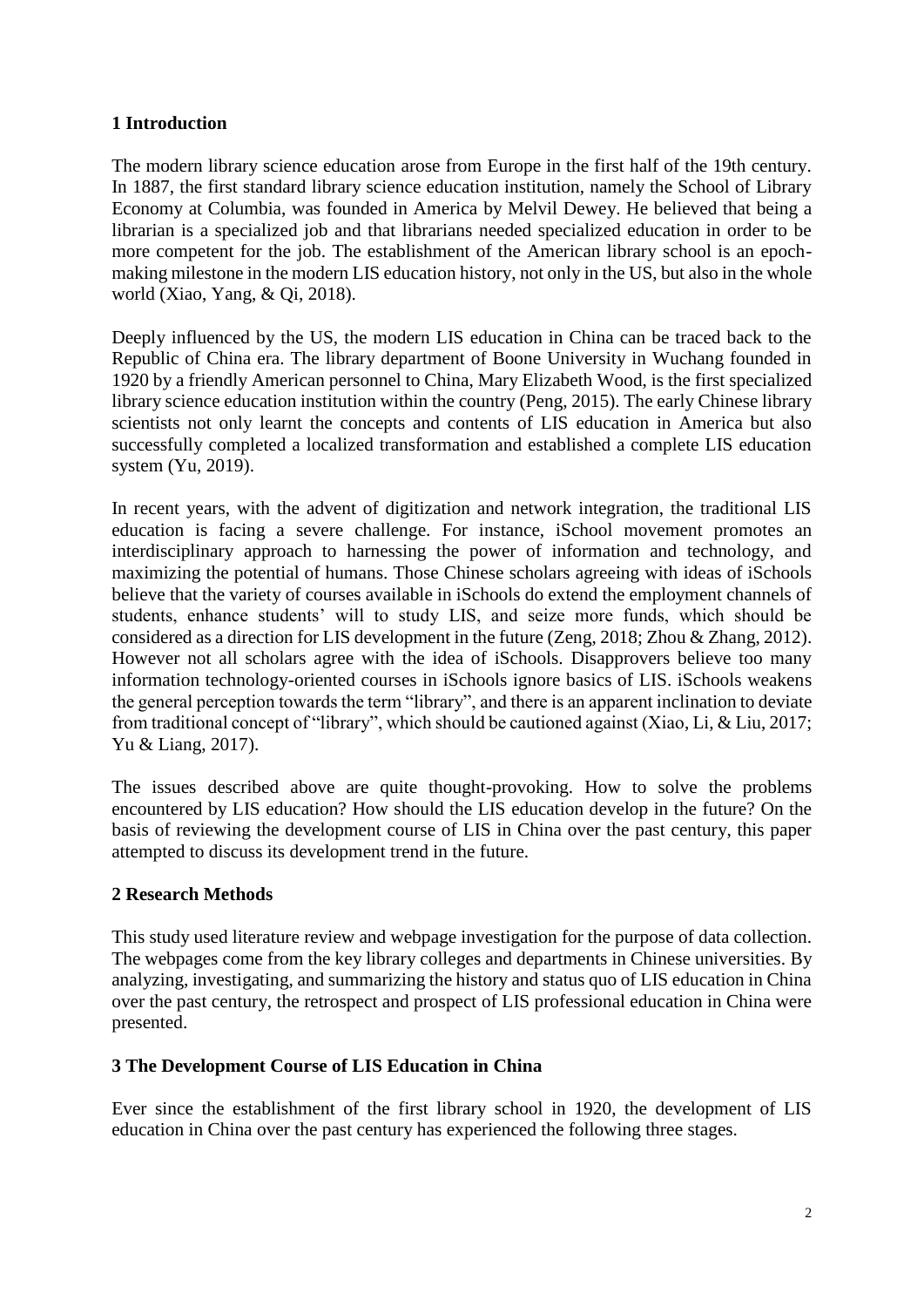#### **3.1 The first stage is the initial establishment (1920-1949).**

LIS in China got established and initially developed in an extremely tough social environment. The first generation of LIS researchers created the earliest LIS education institutions in China. Enduring great hardship in their pioneering work, they went from imitating to innovation. They set up several professional education institutions of different type and size, taught LIS curriculum with Chinese characteristics, used the self-compiled textbooks, and led China into a path of cultivating local LIS talents.

#### **3.2 The second is the slow development stage (1950-1977).**

In order to adapt to the social reforms, LIS education in China stepped into a road of completely independent development. Serving the construction of the newly emerging state, the new government set up large amount of free libraries in factories and rural areas. Due to lack of professional librarians, the LIS education moved down its focus by training some selected workers and farmers as librarians offering them practical courses, and directly guided the actual work. The LIS education in China made some achievements and experienced twists and turns or even a standstill when advancing in exploration. Its development in this stage was relatively slow.

#### **3.3 The third is the rapid development stage (1978-present).**

This is a stage in which LIS was reestablished, reformed, and became prosperous in a brandnew environment. Right when China entered its comprehensive reform and opening up, LIS education also got into a fast traffic lane with its education scale being expanded in an unprecedented manner and a multi-level education system being gradually established and improved. The LIS teaching system and teaching pattern fitting into the development of times were basically established. Professional training was extended to high levels, whereas a complete library and information science education system composed of bachelor's, master's, and doctor's degrees was formed.

Ever since the implementation of reform and opening-up policy in China, LIS education within the country has welcomed the peak of the rapid development. In the 1980s, library-information integration was further enhanced and the department of library science was successively renamed in all the colleges and universities as department of library and information science. At this point, the traditional library science major had been replaced by the library and information science major. In the 1990s, the social informatization process was accelerated. As a result, the department of library and information science in the colleges and universities was renamed as department of information management. Accompanying the aforesaid renaming were some changes in the professional courses. In 1980s, the core courses in library science were still dominated by traditional courses, while in 1990s some courses about information science and computer science were added (Li & Xiao, 2018). In 2005, the iSchools Organization was formally founded by top information schools around the world. By now, the organization already has 102 members distributed in 30 countries and regions including the LIS schools of Wuhan University, Peking University, Central China Normal University, Nanjing University, Sun Yat-sen University, and Renmin University of China (iSchools directory, 2019). The iSchools Organization highlights the interdisciplinarity, focuses on the multidisciplinary fields concerning humans, information, and technology, and aims to develop pan-information professional talents. As for the curriculum setting, traditional library science courses are greatly cut down, whereas a lot of IT courses are provided. Affected by such trend,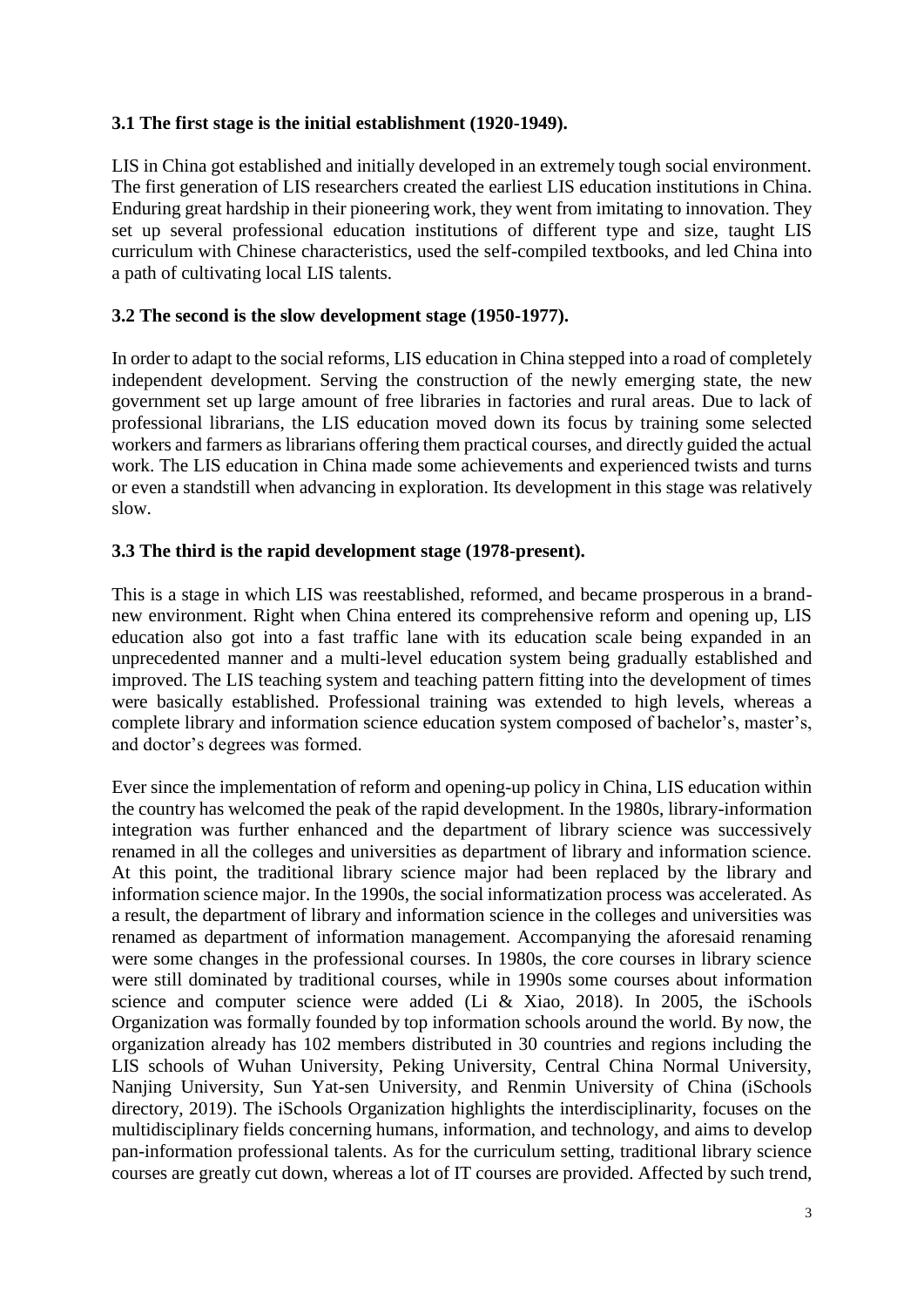the LIS education in Chinese universities have incredibly high ratio of IT courses and low ratio of library basics and literature knowledge courses in their curriculum. Some schools even offer no courses about the traditional basics of library science (Yang & Hong, 2013).

The ups and downs in the number of LIS education institutions since 1980s naturally reflect the demand of social reforms for talents. Behind the renaming trends and curriculum change, there is a great impact on the traditional teaching. The tremendous change in LIS education has puzzled the current scholars.

# **4 LIS Education Development Trend and Prospect in China**

In this part the tendency of the LIS education in China was summarized, and its prospect was discussed based on the information about the curriculum settings, employment of graduate students, certification of librarian, and so on which were collected from the literature and webpages of the key typical university library schools in China and government.

# **4.1 The inheritance and innovation of specialty construction**

The experience of Chinese LIS education in the past century tells us that library education keeps undertaking the task of developing talents for library work. Although library science was an empirical discipline in its early stage, great progress has been made in the curriculum after a century of exploration. The disciplinary theories are increasingly improved, and disciplinary features gradually appear. For the library work today, even though the methodology has changed a lot, traditional business work, such as acquisition, classification, cataloguing, and circulation service, has not functionally changed at all. Traditional library science still acts as the support for practical library work.

In the meantime, the development of new technology can never be neglected, because ubiquitous information environment is everywhere. If we choose to turn a blind eye to the internet, information technology, and Google users, library will miss its development opportunity. Therefore, inheritance-based innovation appears to be more important. The present society is facing abundant and widespread information resources, popular and accessible information technology, as well as cheap and convenient information tools. Hence, it will become an irreversible trend to marry the library science to information science. In recent years, rapid development of China demands more compound talents. A new disciplinary system integrating library science, information science, and archival science is naturally formed. In fact some universities in China, especially top 10 universities (including Wuhan University, Nanjing University, Renmin University of China, Nankai University, Central China Normal University, Sun Yat-sen University, Peking University, Jilin University, Heilongjiang University, Shanghai University) ranked in library science by Chinese Ministry of Education (MOE) (China Academic Degrees and Graduate Education Development Center (CDGDC), 2019) have set up the interdisciplinary major integrating library science, information science, and archival science for the bachelor, or higher level (master and doctor) degrees.

We advocate cross research, teaching cooperation, and interdisciplinary course selection among different specialties. It is necessary to inherit strengths of traditional discipline and develop new ones so as to explore an inheriting and innovative path of development, which integrates library science, information science, and archival science on the background of general library science.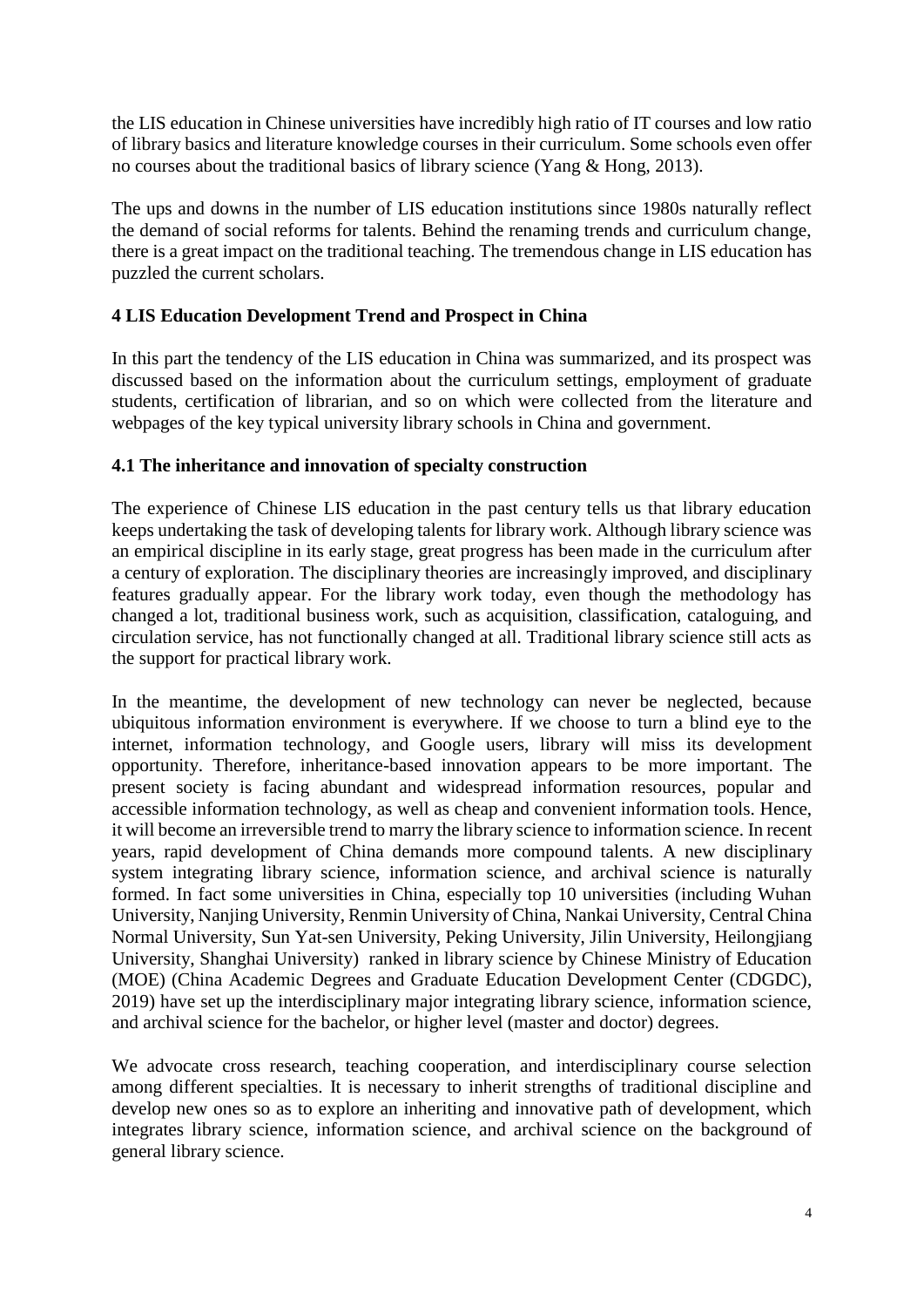#### **4.2 The generality and specialty of professional education**

In 1992, the library and information science department in Peking University was renamed as information management department in the first place. After that, library science departments in other universities of China successively changed their names to contain the term "information", indicating traditional library and information science was entering an era of information (Wang, 2009). With the rocketing development and widespread application of information technology, traditional LIS education got blended with a great number of information elements.

Against the overwhelming information tide, how should the LIS education adapt to the change from the name to the contents? Recently the Chinese LIS undergraduate education implemented "general enrollment and wide-caliber cultivation" policy. The so-called general enrollment means undergraduate enrollment is carried out with several previous equivalent or similar disciplines being combined as a general class to recruit the students. After the students are admitted, they will spend 1-2 years to study general basics and then choose the specialties as per both the individual interest and bidirectional selection rules in their junior year. On the other hand, wide-caliber cultivation breaks through the shackles of school-based development system by executing credit system, cutting down compulsory courses, increasing elective courses about general knowledge in order to develop general talents.

Having an extensive knowledge scope alone can't meet the occupational demand, because employers don't need the "all-rounders" that fit all the posts but talents that are competent to specific posts with versatile skills. The development should highlight specialty. For undergraduate students, their freshman and sophomore years should be spent in learning public basics and general courses to extend their knowledge, while the junior and senior years should be used to absorb major compulsory courses and elective courses to lay a foundation for being specialized and concentrated. Give two typical examples. All the undergraduates in the information management department of Peking University are enrolled under the major "information management and information system". In their junior year, the students can choose between "information management and information system" and "library science" specialities (Li, Lai, Liu, & Qin, 2018). Sun Yat-sen University also adopts the similar general enrollment pattern (Cheng, Pan, Zhang, Xiao, & Chen, 2019). The undergraduates learn the public basics and general courses in the freshman and sophomore years and the major compulsory and elective courses in the junior and senior years with all the courses amounting to 140 credits in total ("the Cultivating Program", 2019). More and more schools of information managements in China have adopted the "general enrollment and wider-caliber cultivation" policy.

The implementation of the "general enrollment and wide-caliber cultivation" program well balances the generality and specialty of LIS education. After finishing the compulsory courses, the students can choose freely the elective courses according to their interest and consideration of future career. The aim of LIS education in School of Information Management, Sun Yat-sen University is to cultivate academic and industrial talents with solid foundation, wide education scope, and high qualification that are equipped with systematical LIS basics and techniques, master modern information technology and management science knowledge, proficiently employ modern technical means to collect, organize, retrieve, analyze, evaluate, develop, and utilize information, be competent for information and knowledge service and management in library, information service agencies and all sorts of public and private institutions, have humanistic feelings and pioneering spirit, and adapt to the demand of social development. On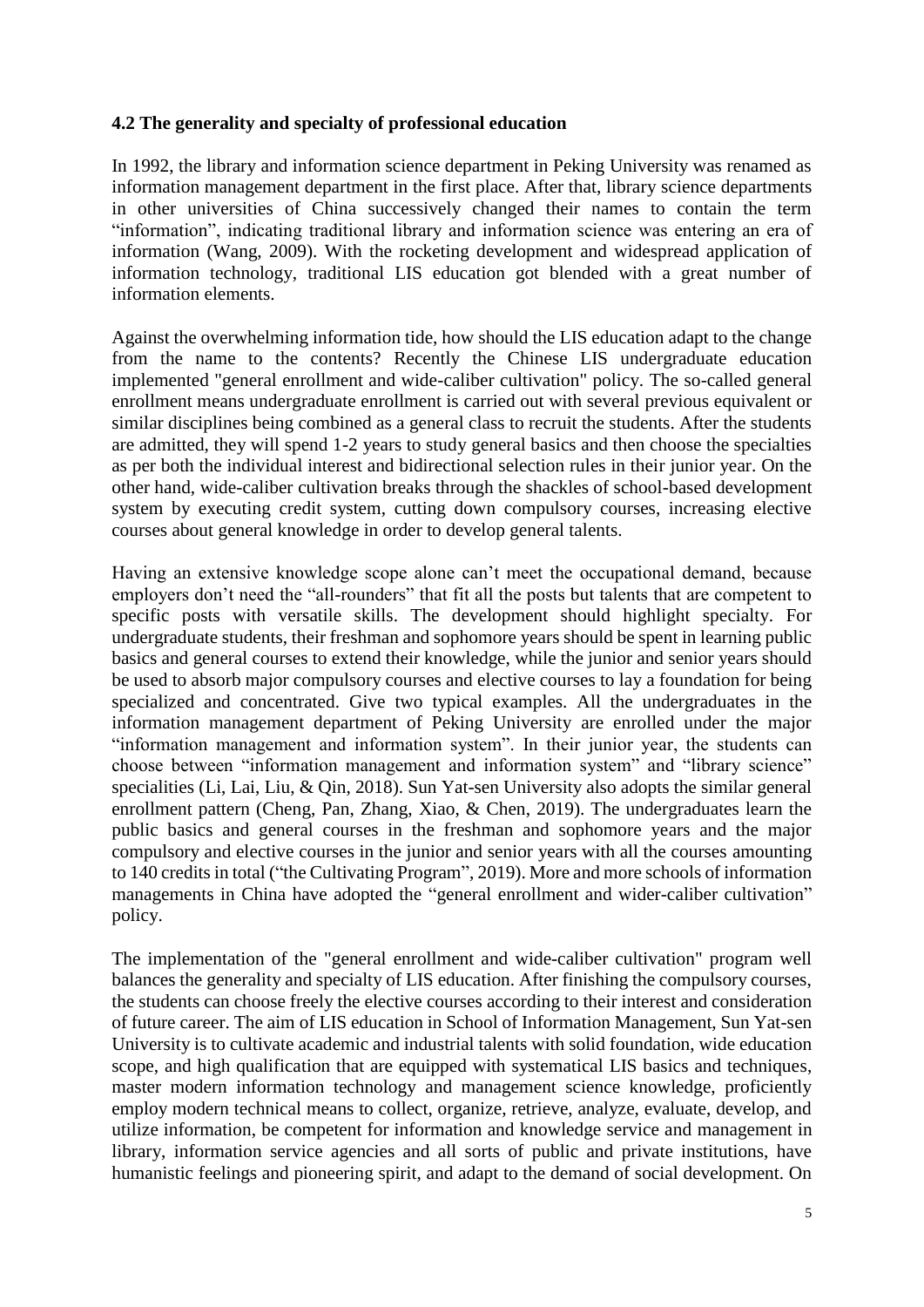the basis of general education, basic library science related courses should be reserved to adapt the students to extensive occupational demand. This is the right orientation for the development of LIS education in the future.

#### **4.3 The evaluation, standardization and certification of specialty**

Standardization is an important mark of industrial society. In spite of a century's history in library science education, China started relatively late in its standardization.

It is necessary to execute the LIS agency certification system. Chinese MOE has initialized undergraduate teaching evaluation in institutions of higher education every five years since 2002. In 2009, MOE Library Science Education Guiding Committee for Institutions of Higher Education (2009) issued *Guiding Specialty Specifications for Undergraduate in Library Science of Institutions of Higher Education* to specify the LIS education evaluation from such aspects as specialty cultivation objective and specifications, specialty education contents and knowledge system, and specialty teaching conditions. It constitutes an important basis for the specialty certification and evaluation of LIS by MOE. *The National Teaching Standard for LIS and Archives Management (for Library Science Specialty)* (2018) formally published in 2018 offers more specific regulations on cultivation objective and specifications, curriculum system, teaching staff and conditions, and quality management.

The evaluation of LIS postgraduate cultivating institutions is also gaining more attention. By now, the first-level discipline evaluation of degree and postgraduate education presided by Chinese MOE has been implemented for four times (in the year of 2004, 2009, 2012, 2017). The evaluation indicators can be grouped into four categories, namely teaching staff and resources, scientific research level, talent cultivating quality, and disciplinary reputation (CDGDC, 2019). In the year of 2004, only 6 universities participated in the first evaluation. For the fourth evaluation in 2017, the number was increased to 39, indicating that the evaluation system has been well recognized in China. Obviously the evaluation serves to guide disciplinary construction and development, and the evaluation standards are critical indicators measuring the development of a discipline.

The quality of LIS education in university directly affects the competence of their graduates to be librarians. Librarian is a specialized occupation. Therefore the librarian qualification certification standards are basic requirements concerning the expertise, techniques, and abilities for working in the library, reflecting the capability of a librarian to employ specific knowledge, techniques, and skills in order to fit to the library work.

Since 2001, specific rules about public librarian certification have been enacted in the form of national or local institutions and regulations (Xiao, 2010). *The National Occupational Criteria for Librarians* was issued in 2004, as approved by Department of Social Security (DSS) and Ministry of Culture (MOC) of China ("National Occupational", 2004). The criteria classified the librarians into five levels, demanding librarians of all levels to assume both theoretical knowledge and specialized abilities in 8 aspects but at different weights.

*The National Occupational Criteria for Librarians* covers almost every aspect of practical library work at that time. Because it was issued as early as in the year of 2004, it puts more importance on the traditional library work. With the penetration of the information technology into the library science, the criteria should be revised, and updated. Obviously, if the librarian occupational qualification certification system had been implemented in China, the Chinese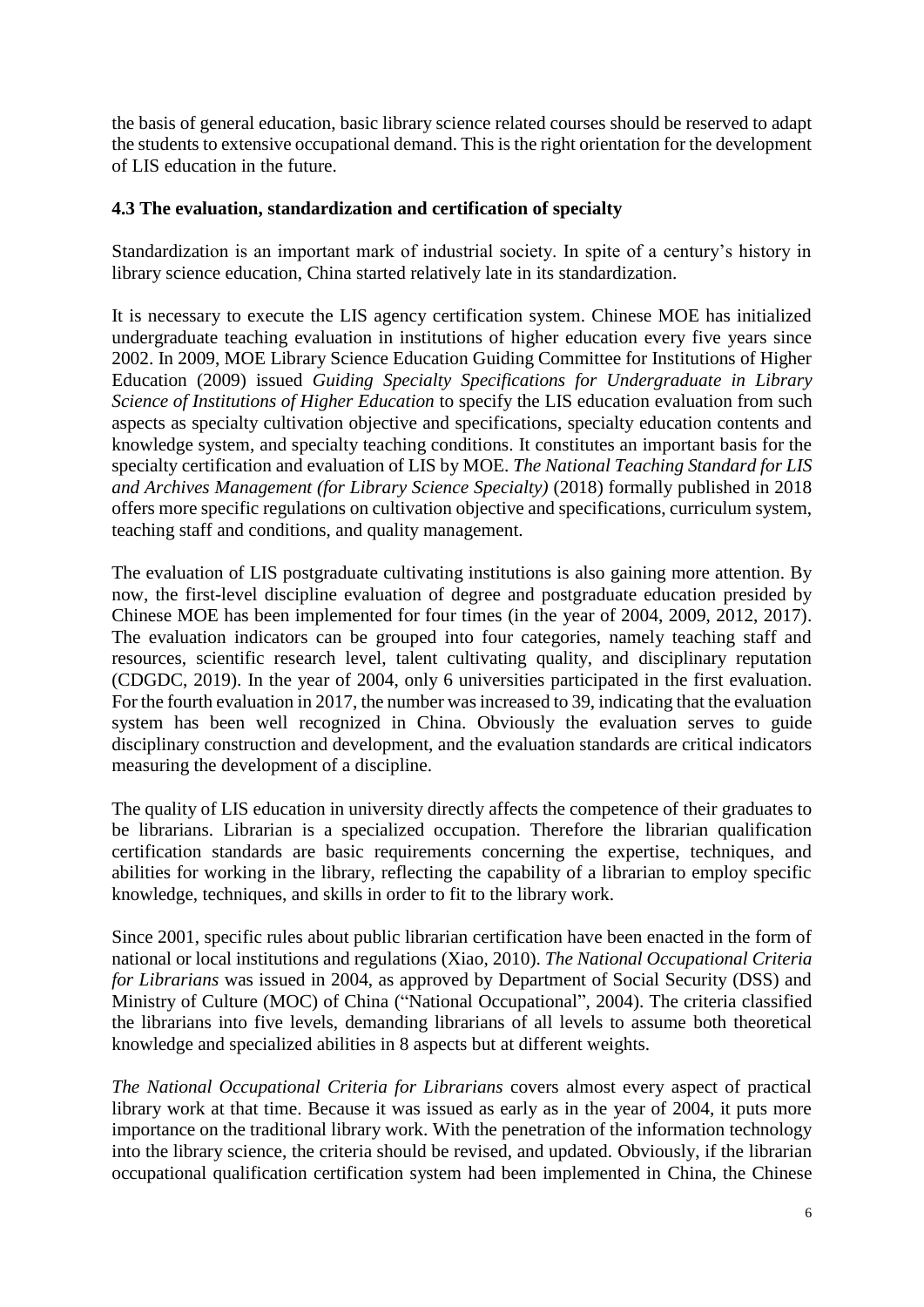library cause should have achieved a more orderly and specialized development. Unfortunately, no occupational certification system has been actually enforced in China by now. The librarian admission system is not established in China yet. The colleges and universities specialized in LIS should collaborate with administrative management departments in drafting the certification criteria and promoting the certification system so that the certification can actually work in improving library work.

#### **5 Conclusions**

By reviewing the development course of Chinese LIS education in past century, this paper attempts to discuss the future orientation of LIS education in China. Attention should be paid to the following three key points in the LIS development. Firstly, inheritance and innovation should be highlighted in the specialty construction in order to explore a path of inheritance and innovative development that integrates library science, archival science, and information science. Secondly, attention should be paid to the balance between generality and specialty in professional education. The students should learn public basic and general courses to extend their scope of knowledge. At the same time they should investigate into major compulsory and elective courses to lay a solid foundation for future profession. Generality and specialty should be combined in talents cultivation. Thirdly, equal importance should be attached to evaluation and certification in specialty development. More specifically, it is necessary to certify the education institutions and librarians so as to improve the library work as well as the social status and cultivating level of LIS education.

#### **Acknowledgments**

I am grateful for the support from National Social Science Foundation of China (No. 15BTQ003).

# **References**

- Cheng, H. W., Pan, Y. T., Zhang, J., Xiao, P., & Chen, R. H. (2019). A trend of library science education in China in the new era. *Journal of Library Science in China, 45*(3), 14-24.
- China Academic Degrees and Graduate Education Development Center (CDGDC). (2019). *China Discipline Ranking*. Retrieved May 17, 2019, from <http://www.cdgdc.edu.cn/xwyyjsjyxx/xxsbdxz/index.shtml>
- iSchools Directory. (2019). Retrieved May 13, 2019, from <https://ischools.org/members/directory/>
- Li, Q. S., & Xiao, X. M. (2018). Changes and prospects of library science education system in China since reform and opening up. *Documentation, Information & Knowledge, 186*(6), 75-85.
- Li, Y., Lai, J. Y., Liu, S. W., & Qin, Y. (2018). An analysis of current situation and trend of personnel training in Chinese library and information science—Based on enrollment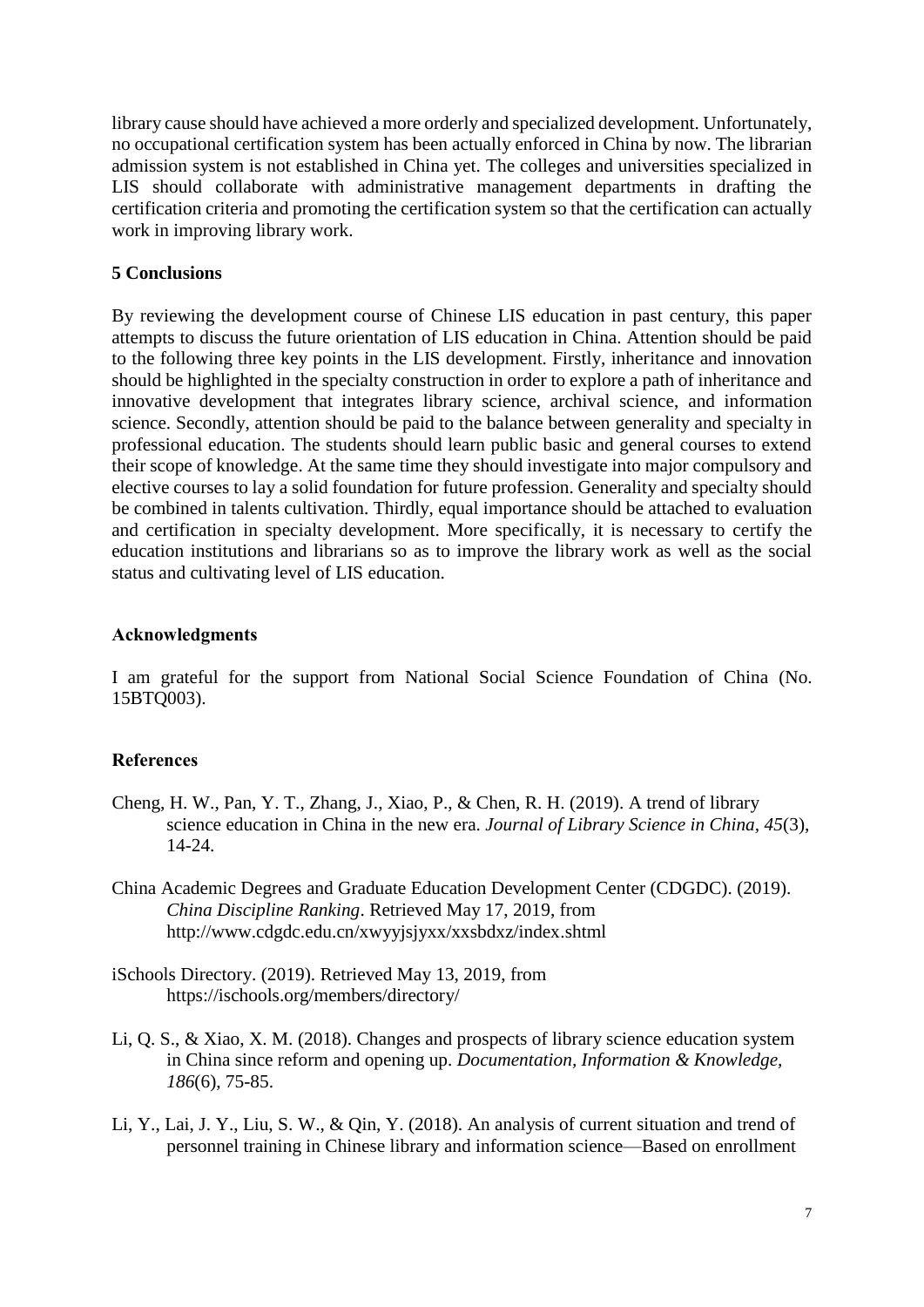and employment data of department of information management of Peking University. *Journal of Academic Library, 2018* (2), 92-99.

- MOE Library Science Education Guiding Committee for Institutions of Higher Education. (2009). *Guiding Specifications for Undergraduate in Library Science of Institutions of Higher Learning*. Retrieved May 15, 2019, from [http://www.doc88.com/p-](http://www.doc88.com/p-3377475854116.html)[3377475854116.html](http://www.doc88.com/p-3377475854116.html)
- MOE Teaching Guiding Committee for Institutions of Higher Education. (2018). *National Teaching Quality Criteria for Undergraduate Specialties in General Institutes of Higher Learning (2nd volume)*. Beijing: Higher Education Press.

National Occupational Standard-Librarian. (2004). Beijing: Beijing Library Press.

- Peng, M, H. (2015). From Boone Library to the Library of School of Information Management, Wuhan University. *Library & Information, 2015* (06), 134-139.
- The cultivating progam for Bachelor degree. (2019). (2019). Retrieved May 15, 2019, from Sun Yat-sen University, School of Information Management, <http://ischool.sysu.edu.cn/cn/content/benkejiaoyu-tushuguanxue>
- Wang Z. Z. (2009). The review and reflection on the nine decades of library science education in China. *Journal of Library Science in China, 35*(184), 70-78, 96.
- Xiao, W. (2010). Study on Supporting System of Librarians in Public Libraries. *Journal of Library Science in China, 36*(188), 10-16.
- Xiao, X. M., Li, Q., & Liu, Q. Y. (2017). Be alert to "Delibrarization" in iSchools. Documentation, *Information & Knowledge, 175*(1), 19-25.
- Xiao, X. M., Yang, J. T., & Qi, B. D. (2018). A research review on the history of library science education in America and other countries in the world. *Library and Information Service, 62*(19), 120-128.
- Yang, Q., & Hong, Q. L. (2013). The reasonability analysis of LIS courses in 8 universities in China. *Journal of the National Library of China, 88*(4), 33-43.
- Yu, L., & Liang, S. C. (2017). The iSchool myth: A reflection on iSchool movement's conception of LIS, iField and their relationship. *Journal of Library Science in China, 43*(229), 18-33.
- Yu, Z. M. (2019). Internationalization and localization: Two-way pursuit of modern academic transformation in the late Qing Dynasty and the early Period of Republic of China: Focusing on the establishment of "Chinese Library Science". *Ludong University Journal (Philosophy and Social Sciences Edition), 36*(2), 6-11.
- Zeng, Y. L. (2018). Characteristics and enlightenment of cultivation mode of data science programs in iSchools abroad. *Documentation, Information & Knowledge, 184*(4), 109-118.